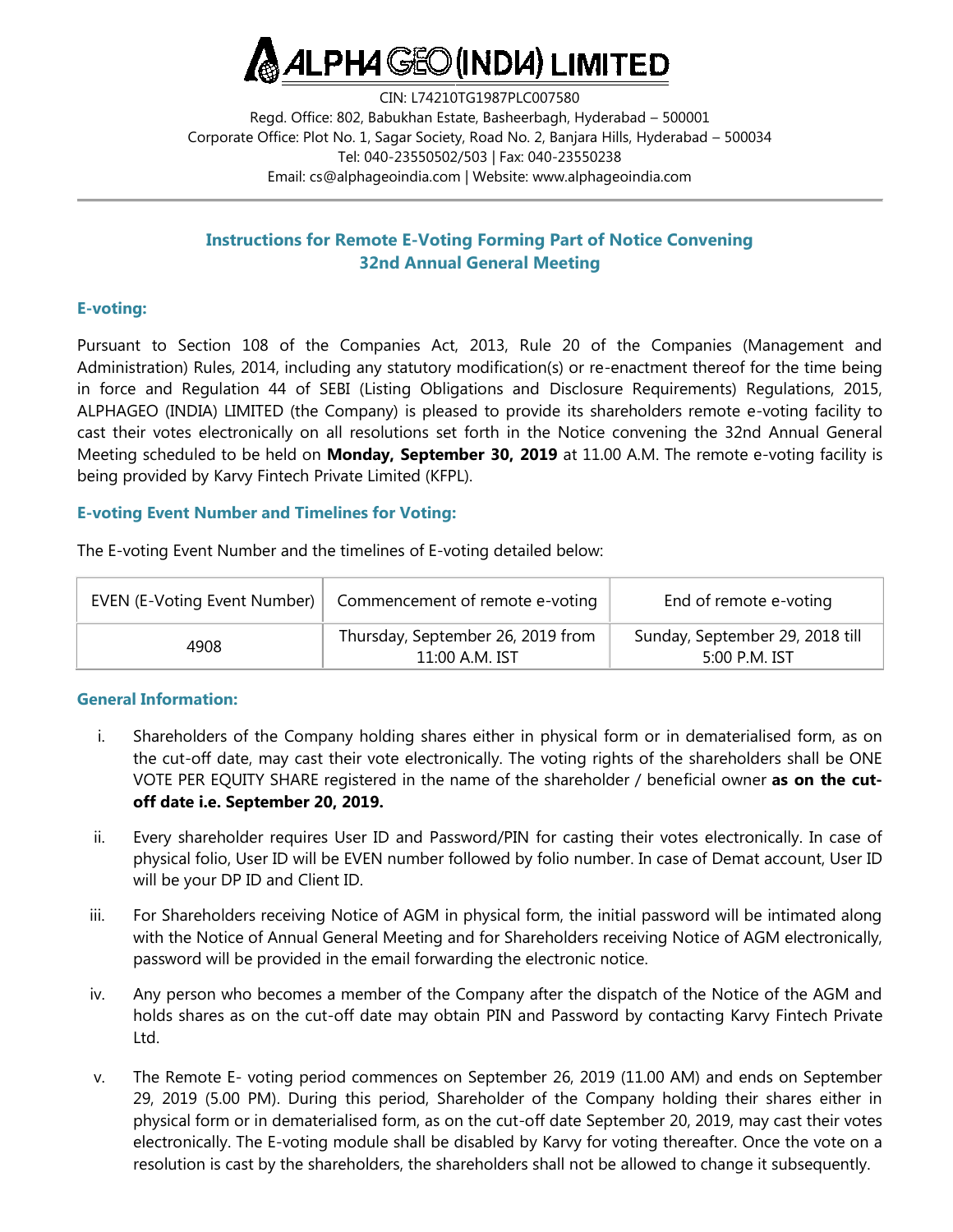- vi. Shareholders, who have not cast their votes electronically, may only cast their vote at the Annual General Meeting.
- vii. M/s. D. Hanumanta Raju & Co., Practicing Company Secretaries, Hyderabad will act as Scrutinizer for scrutinizing the E-voting process in a fair manner.
- viii. The scrutinizer shall, immediately after the conclusion of voting at the AGM, first counts the votes cast at the meeting, thereafter unlock the votes cast through remote e-voting in the presence of at least two witnesses, not in employment of the company and make a Consolidated Scrutinizer's Report of the votes cast in favour or against, if any of each of the resolutions set forth in the Notice of the Annual General Meeting, not later than 48 hours of the conclusion of the meeting, to the Chairman of the Meeting or a person authorised by him in writing who shall countersign the same.
- ix. Resolutions shall be deemed to the passed on the date of AGM subject to receipt of requisite number of votes in favour of Resolutions.
- x. The results of voting along with the scrutinizers' report shall be placed on the website of the Company www.alphageoindia.com and on Karvy's website https://evoting.karvy.com and shall be intimated to the stock exchanges immediately after declaration of results by the Chairman or by a person authorised by him.

## **Instruction and Step for E-Voting:**

Shareholders are requested to read the instructions/steps detailed below before exercising/casting their vote:

- i. Launch internet browser by typing the URL: https://evoting.karvy.com.
- ii. Enter the login credentials (i.e. User ID and password/PIN). However, if you are already registered with Karvy for e-voting, you can use your existing User ID and Password/PIN for casting your vote.
- iii. After entering these details appropriately, click on "LOGIN".
- iv. You will now reach password change Menu wherein you are required to mandatorily change your password. The new password shall comprise of minimum 8 characters with at least one upper case (A-Z), one lower case (a-z), one numeric value (0-9) and a special character ( $\omega$ ,#,\$, etc.). The system will prompt you to change your password and update your contact details like mobile number, email ID etc. on first login. You may also enter a secret question and answer of your choice to retrieve your password in case you forget it. It is strongly recommended that you do not share your password with any other person and that you take utmost care to keep your password confidential.
- v. You need to login again with the new credentials.
- vi. On successful login, the system will prompt you to select the E- Voting "EVEN" i.e., Alphageo (India) Limited.
- vii. On the voting page, enter the number of shares (which represents the number of votes) as on the Cutoff Date under "FOR / AGAINST" or alternatively, you may partially enter any number in "FOR" and partially "AGAINST" but the total number in "FOR / AGAINST" taken together not exceeding your total shareholding as mentioned herein above. You may also choose the option ABSTAIN. If the shareholder does not indicate either "FOR" or "AGAINST" it will be treated as "ABSTAIN" and the shares held will not be counted under either head.